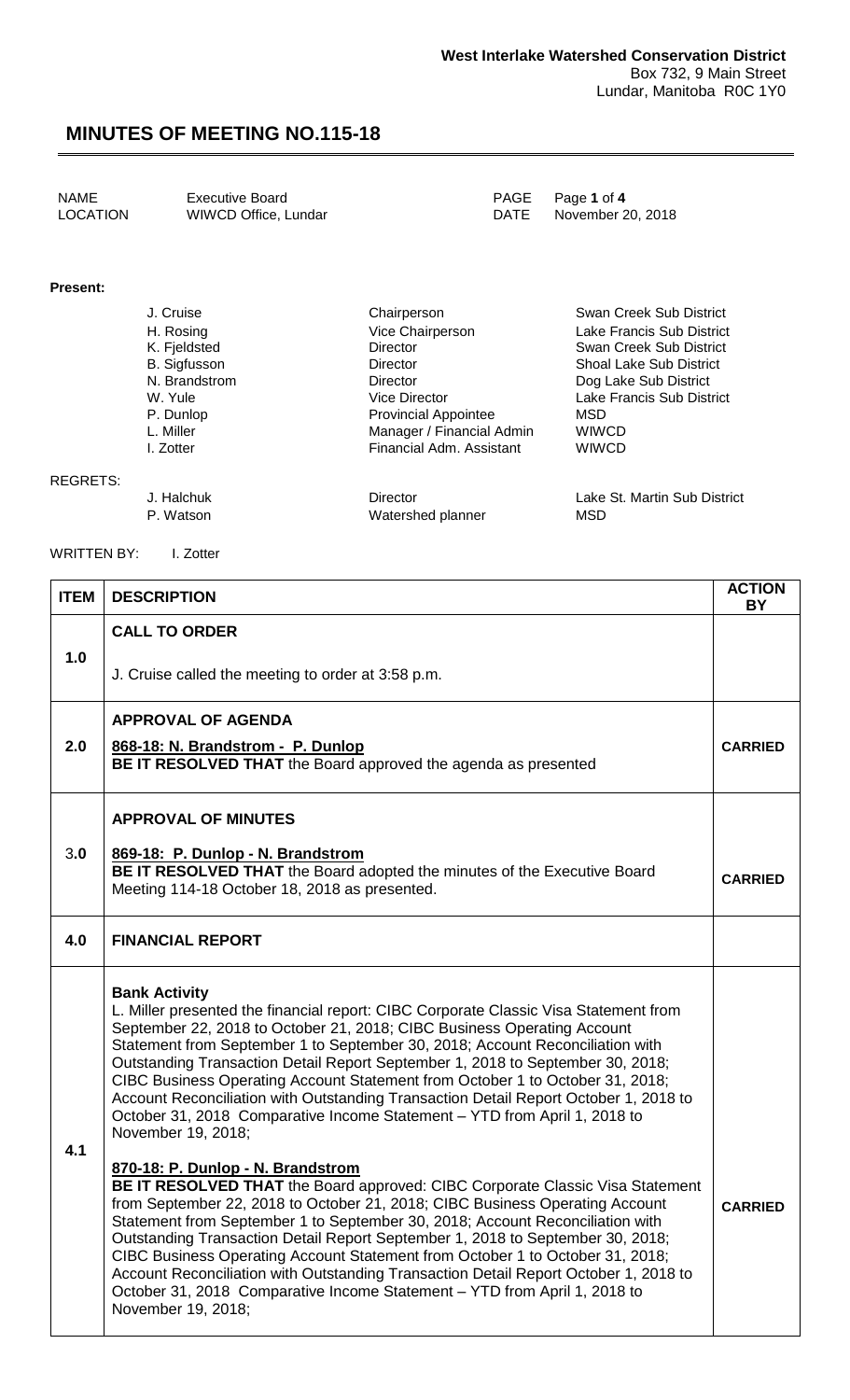| <b>NAME</b><br><b>LOCATION</b> | <b>Executive Board</b><br>PAGE<br>Page 2 of 4<br><b>DATE</b><br>November 20, 2018<br>WIWCD Office, Lundar                                                                                                                                                                                                                                                                                                                                                                                                                                                                                                                                                           |  |  |
|--------------------------------|---------------------------------------------------------------------------------------------------------------------------------------------------------------------------------------------------------------------------------------------------------------------------------------------------------------------------------------------------------------------------------------------------------------------------------------------------------------------------------------------------------------------------------------------------------------------------------------------------------------------------------------------------------------------|--|--|
| 5.0                            | <b>SUB DISTRICT RECOMMENDATIONS</b><br>No recommendations were brought forward at this time.                                                                                                                                                                                                                                                                                                                                                                                                                                                                                                                                                                        |  |  |
| 6.0                            | <b>OLD BUSINESS</b>                                                                                                                                                                                                                                                                                                                                                                                                                                                                                                                                                                                                                                                 |  |  |
| 6.1                            | <b>Integrated Watershed Management plan (IWMP)</b><br>The IWMP is in its final stage of approval.                                                                                                                                                                                                                                                                                                                                                                                                                                                                                                                                                                   |  |  |
| 6.2                            | <b>Winter Watering System Applications</b><br>The WIWCD received a new application for the Off Site Winter Watering System. After<br>brief discussion the board decided to decline the approval of funding. The applicant didn't<br>fulfill his responsibilities under: "Roles and Responsibilities" pertaining previously<br>approved and installed system, where:<br>The Applicant Shall:<br>"Be responsible for required maintenance following the completion of the project and<br>agree to leave the project in place for a minimum of ten (10) years. After ten years, all<br>materials purchased and/or installed will become the property of the landowner" |  |  |
| 6.3                            | <b>Hatchery Drain</b><br><b>Tabled</b>                                                                                                                                                                                                                                                                                                                                                                                                                                                                                                                                                                                                                              |  |  |
| 6.4                            | <b>Policy</b><br><b>Tabled</b>                                                                                                                                                                                                                                                                                                                                                                                                                                                                                                                                                                                                                                      |  |  |
| 6.5                            | <b>RM's Levies Letters</b><br>Letters have been sent to all RMs. RM of West Interlake, RM of St. Laurent and RM of<br>Grahamdale requested to adjust their second half levy accordingly to the Provincial Grant<br>received.                                                                                                                                                                                                                                                                                                                                                                                                                                        |  |  |
| 6.6                            | <b>Riparian Management</b><br>The status of B. Kinked project is unknown. Registered Letter to be sent to the applicant<br>with a request to contact the office within 10 days.                                                                                                                                                                                                                                                                                                                                                                                                                                                                                     |  |  |
| 6.7                            | <b>Bank</b><br><b>Tabled</b>                                                                                                                                                                                                                                                                                                                                                                                                                                                                                                                                                                                                                                        |  |  |
| 6.8                            | <b>WIWCD Proposed Boundaries</b><br>E. Dunbar will present at the Annual General Meeting.                                                                                                                                                                                                                                                                                                                                                                                                                                                                                                                                                                           |  |  |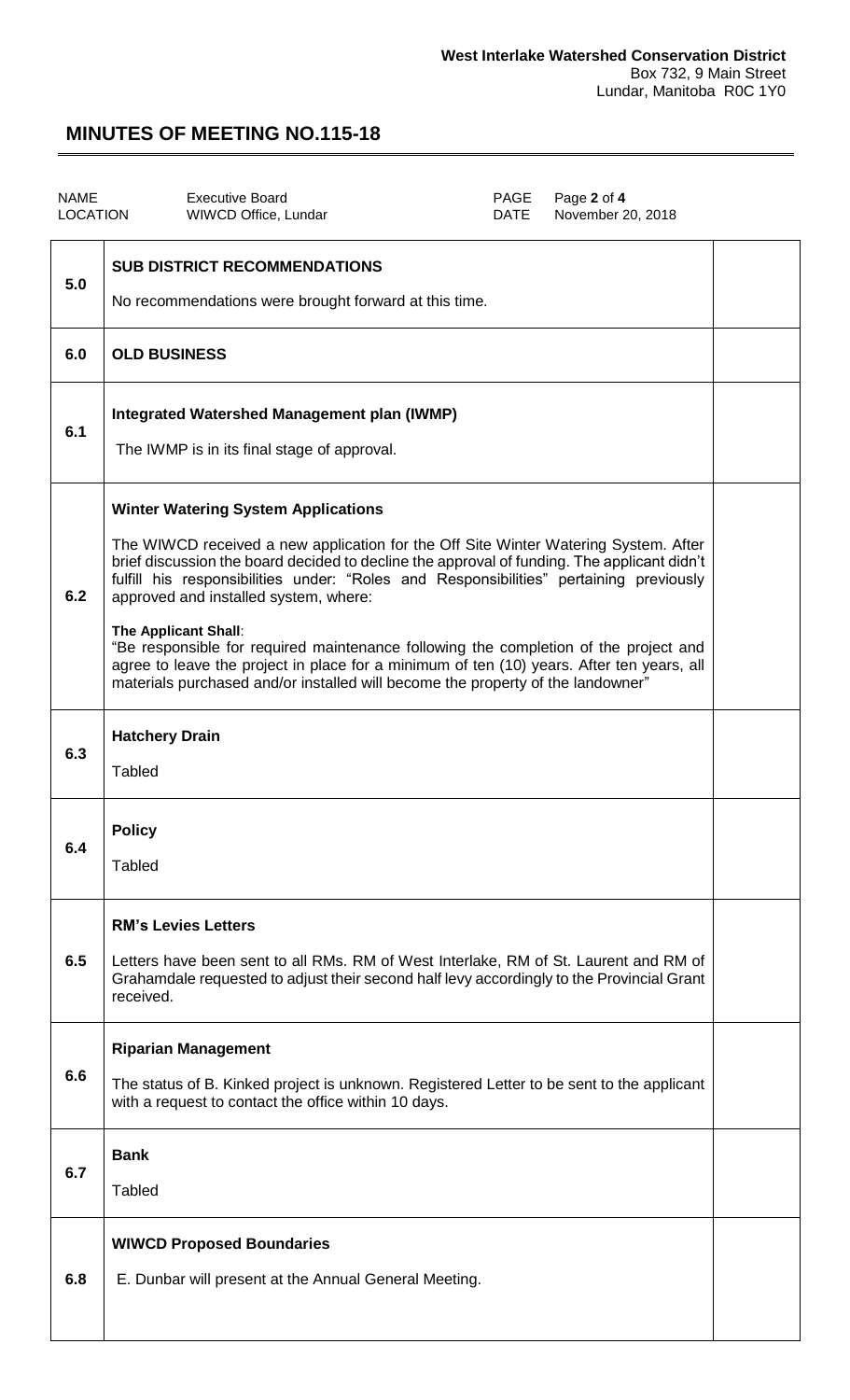| <b>NAME</b><br><b>LOCATION</b> |            | <b>Executive Board</b><br><b>WIWCD Office, Lundar</b> | PAGE<br>DATE | Page 3 of 4<br>November 20, 2018 |  |
|--------------------------------|------------|-------------------------------------------------------|--------------|----------------------------------|--|
|                                | <b>AGM</b> |                                                       |              |                                  |  |

| 6.9. | Annual General Meeting (AGM) will take place in Lundar on November 20, 2018 at 5:30<br>p.m.                                                                                                                                                                              |                |  |
|------|--------------------------------------------------------------------------------------------------------------------------------------------------------------------------------------------------------------------------------------------------------------------------|----------------|--|
| 6.10 | <b>Green Kids</b><br>Green Kids Inc organizing the schedule. Letter were sent to all schools                                                                                                                                                                             |                |  |
| 7.0  | <b>NEW BUSINESS</b>                                                                                                                                                                                                                                                      |                |  |
| 7.1  | <b>Community Tree Nursery Program</b><br>WIWCD received over 450 applications this year and exceeded the budgeted amount.<br>871-18: N. Brandstrom - B. Sigfusson<br>BE IT RESOLVED THAT the Board approved to accept all applications submitted by<br>October 31, 2018. | <b>CARRIED</b> |  |
| 8.0  | <b>REPORTS</b>                                                                                                                                                                                                                                                           |                |  |
| 8.1  | Chairperson<br>N/A                                                                                                                                                                                                                                                       |                |  |
| 8.2  | <b>MCDA Rep Report</b><br>N/A                                                                                                                                                                                                                                            |                |  |
| 8.3  | <b>Manager Report</b><br>Manager's report will be presented at the AGM                                                                                                                                                                                                   |                |  |
| 9.0  | IN CAMERA DISCUSSION<br>N/A                                                                                                                                                                                                                                              |                |  |
| 10.0 | <b>CORRESPONDENCE</b>                                                                                                                                                                                                                                                    |                |  |
| 11.0 | <b>NEXT MEETING:</b><br><b>January 17, 2018</b><br>10:00 A.M.<br><b>WIWCD Office, Lundar</b>                                                                                                                                                                             |                |  |
| 12.0 | <b>ADJOURNMENT</b><br>872-18: P. Dunlop - B. Sigfusson<br>BE IT RESOLVED THAT we adjourn at 4:50 p.m.                                                                                                                                                                    |                |  |
|      | These minutes are the writer's best interpretation of discussions held during the<br>meeting. Please inform the writer of any noteworthy omissions or errors                                                                                                             |                |  |